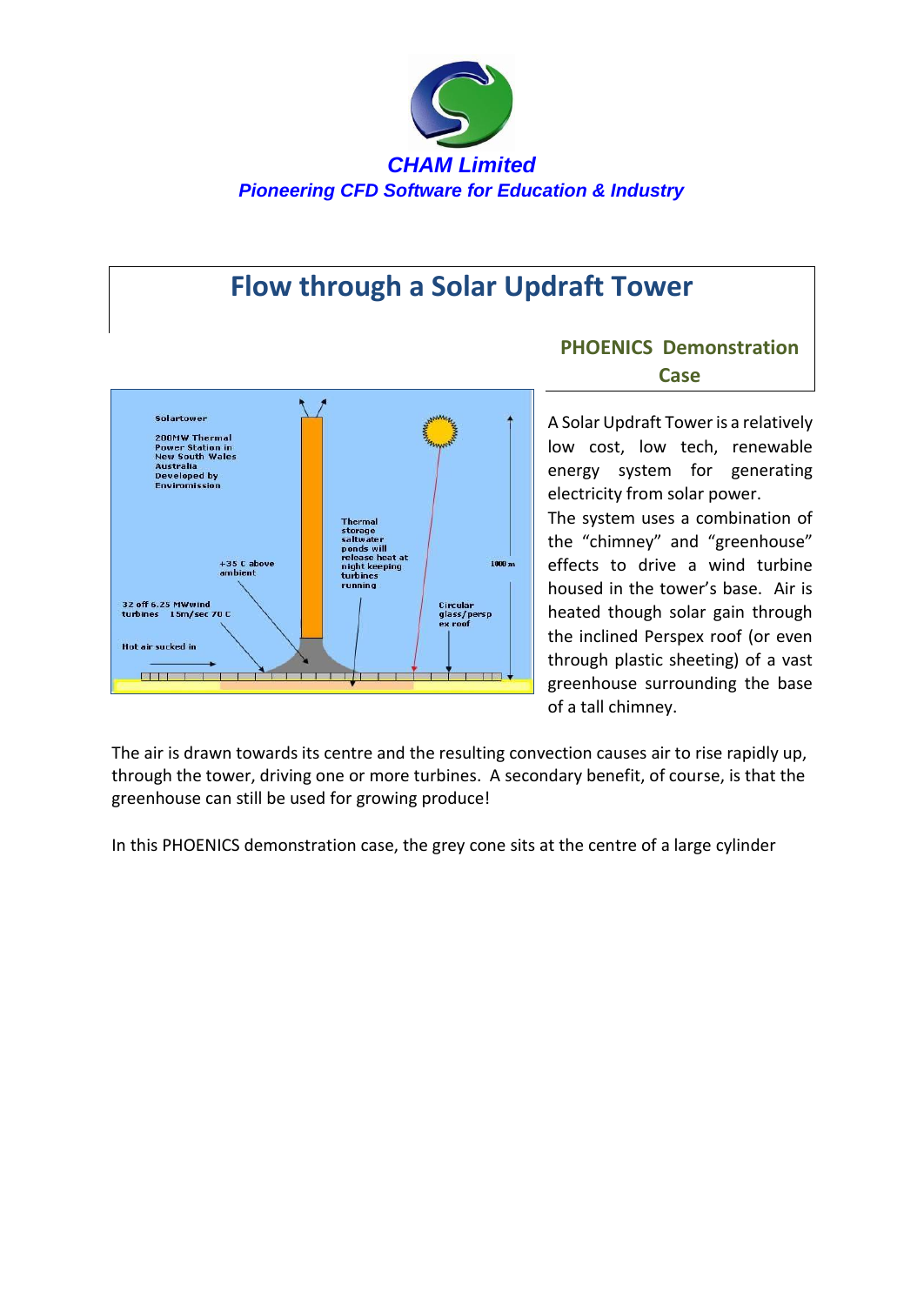

(about 6Km in diameter) representing a Perspex covering, 3m high at the perimeter and 15m high at the base of the cone. The perimeter is open to let in air. The grey cone is 300m in

diameter at its base and 200m at the top, and 250m high. There is a turbine at the top of the cone (and a tall chimney above that - but it's not present in this model.). The internal of the cone is quite complicated but, for demonstration purposes, represented simply as a blockage. [There is also a thermal storage reservoir underneath the tower complex to keep the turbine running overnight, but this is ignored within the CFD model.]





The image shows the inside of the tower. There are 5 floors inside with viewing galleries, each with a wall at the inner end and an ANGLED-OUT at the outer edge. The ANGLEDOUTs intersect the blockage of the tower and provide fixed-pressure boundaries where they intersect.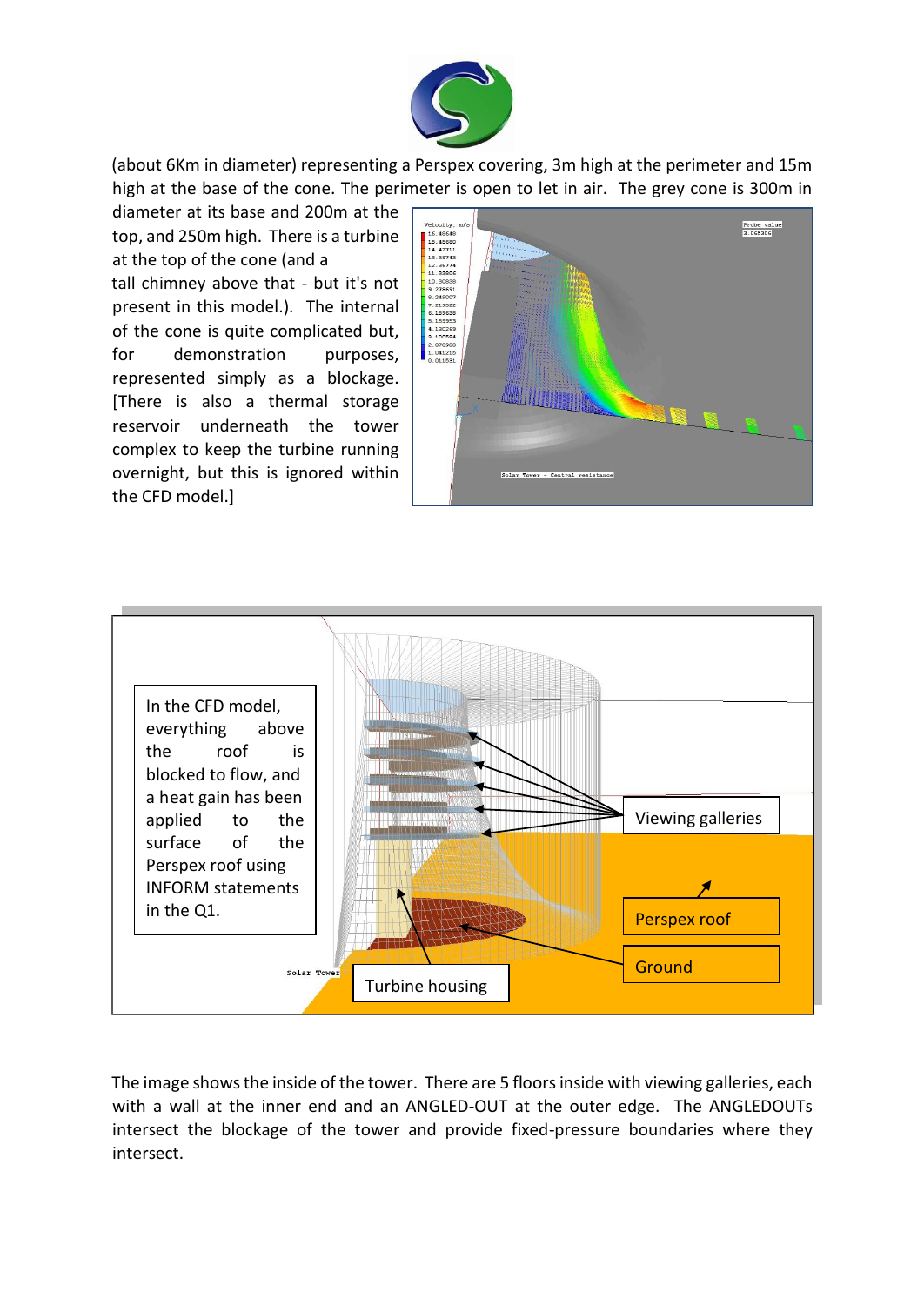



InForm is used to apply the heat sources to hidden blockages, HEAT & HEAT2. The STOREd variable MARK is set to 1 in all cells which are fluid and have a solid above them (i.e. on the next Z plane). Fluid cells are identified as having the property marker PRPS < 100, and solid cells as having PRPS>99. The heat is then applied to all cells with MARK=1.

In a similar fashion, in HEAT2 MARK is set to 2 in all cells which are fluid but have a

solid in the next Y cell outwards. The heat is then applied to all cells with MARK=2. The HEAT2 object covers the whole X extent of the domain, but could easily be limited to a small section. If there is an external wind, then ANGLED-IN objects can be placed on the up-wind side of the internal floors (opposite the ANGLED-OUTs) and the external wind set as the inflow velocity.